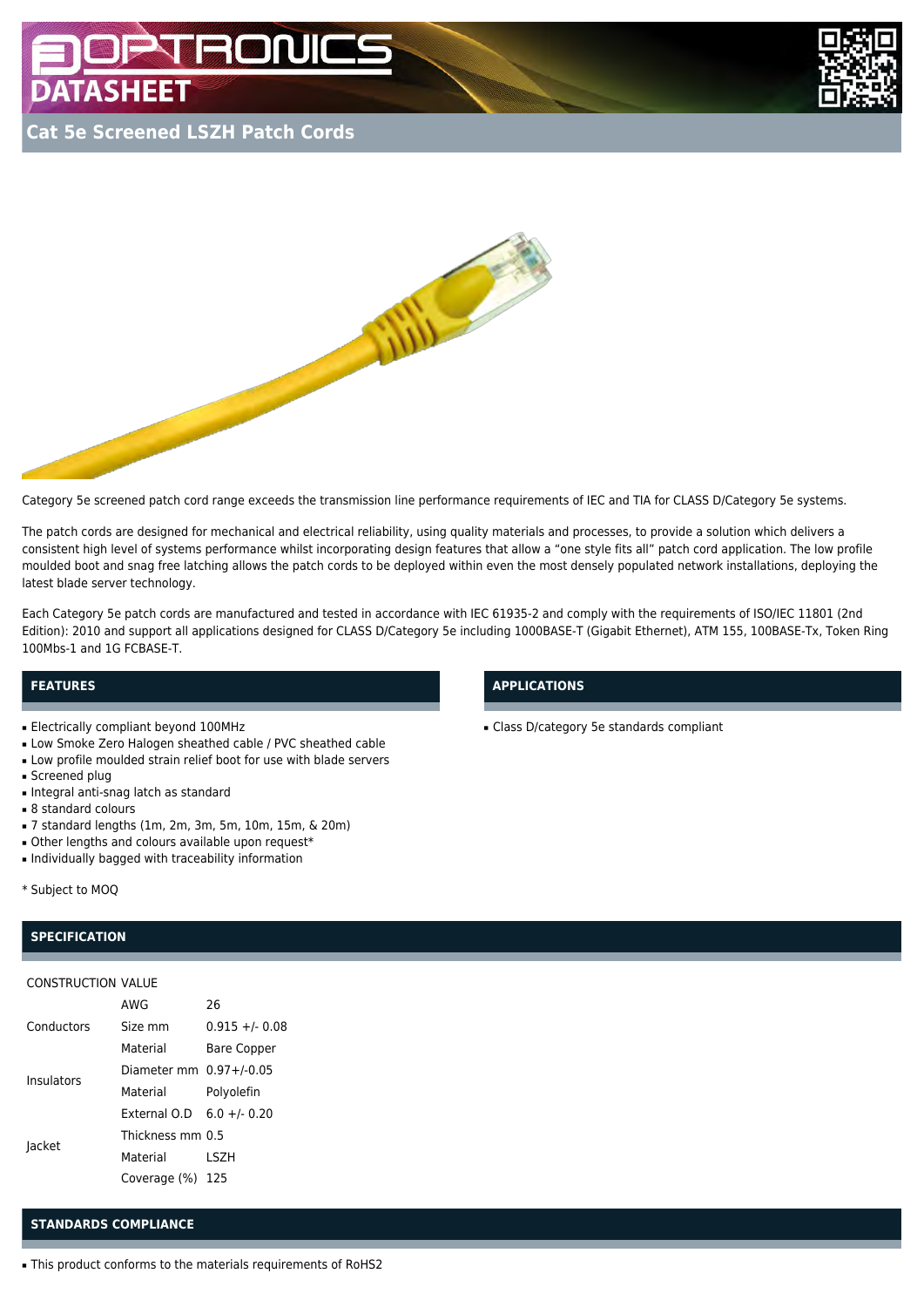# **ORDERING INFORMATION**

| <b>DESCRIPTION</b>                   | COLOUR | NOM.LENGTH      | PART NO.* |
|--------------------------------------|--------|-----------------|-----------|
| Cat 5e F/UTP Patch cord - LSZH -1m   | Grey   | 1 <sub>m</sub>  | 540-101   |
| Cat 5e F/UTP Patch cord - LSZH - 2m  | Grey   | 2m              | 540-102   |
| Cat 5e F/UTP Patch cord - LSZH - 3m  | Grey   | Зm              | 540-103   |
| Cat 5e F/UTP Patch cord - LSZH - 5m  | Grey   | 5m              | 540-105   |
| Cat 5e F/UTP Patch cord - LSZH - 10m | Grey   | 10 <sub>m</sub> | 540-110   |
| Cat 5e F/UTP Patch cord - LSZH - 15m | Grey   | 15 <sub>m</sub> | 540-115   |
| Cat 5e F/UTP Patch cord - LSZH - 20m | Grey   | 20m             | 540-120   |
| Cat 5e F/UTP Patch cord - LSZH -1m   | Blue   | 1 <sub>m</sub>  | 540-301   |
| Cat 5e F/UTP Patch cord - LSZH - 2m  | Blue   | 2m              | 540-302   |
| Cat 5e F/UTP Patch cord - LSZH - 3m  | Blue   | 3m              | 540-303   |
| Cat 5e F/UTP Patch cord - LSZH - 5m  | Blue   | 5m              | 540-305   |
| Cat 5e F/UTP Patch cord - LSZH - 10m | Blue   | 10 <sub>m</sub> | 540-310   |
| Cat 5e F/UTP Patch cord - LSZH - 15m | Blue   | 15 <sub>m</sub> | 540-315   |
| Cat 5e F/UTP Patch cord - LSZH - 20m | Blue   | 20 <sub>m</sub> | 540-320   |
| Cat 5e F/UTP Patch cord - LSZH -1m   | Yellow | 1 <sub>m</sub>  | 540-401   |
| Cat 5e F/UTP Patch cord - LSZH - 2m  | Yellow | 2m              | 540-402   |
| Cat 5e F/UTP Patch cord - LSZH - 3m  | Yellow | 3m              | 540-403   |
| Cat 5e F/UTP Patch cord - LSZH - 5m  | Yellow | 5m              | 540-405   |
| Cat 5e F/UTP Patch cord - LSZH - 10m | Yellow | 10 <sub>m</sub> | 540-410   |
| Cat 5e F/UTP Patch cord - LSZH - 15m | Yellow | 15 <sub>m</sub> | 540-415   |
| Cat 5e F/UTP Patch cord - LSZH - 20m | Yellow | 20 <sub>m</sub> | 540-420   |
| Cat 5e F/UTP Patch cord - LSZH -1m   | Green  | 1 <sub>m</sub>  | 540-501   |
| Cat 5e F/UTP Patch cord - LSZH - 2m  | Green  | 2m              | 540-502   |
| Cat 5e F/UTP Patch cord - LSZH - 3m  | Green  | 3m              | 540-503   |
| Cat 5e F/UTP Patch cord - LSZH - 5m  | Green  | 5m              | 540-505   |
| Cat 5e F/UTP Patch cord - LSZH - 10m | Green  | 10 <sub>m</sub> | 540-510   |
| Cat 5e F/UTP Patch cord - LSZH - 15m | Green  | 15 <sub>m</sub> | 540-515   |
| Cat 5e F/UTP Patch cord - LSZH - 20m | Green  | 20 <sub>m</sub> | 540-520   |
| Cat 5e F/UTP Patch cord - LSZH -1m   | Red    | 1 <sub>m</sub>  | 540-201   |
| Cat 5e F/UTP Patch cord - LSZH - 2m  | Red    | 2m              | 540-202   |
| Cat 5e F/UTP Patch cord - LSZH - 3m  | Red    | 3m              | 540-203   |
| Cat 5e F/UTP Patch cord - LSZH - 5m  | Red    | 5m              | 540-205   |
| Cat 5e F/UTP Patch cord - LSZH - 10m | Red    | 10 <sub>m</sub> | 540-210   |
| Cat 5e F/UTP Patch cord - LSZH - 15m | Red    | 15 <sub>m</sub> | 540-215   |
| Cat 5e F/UTP Patch cord - LSZH - 20m | Red    | 20 <sub>m</sub> | 540-220   |
|                                      |        |                 |           |

\*When ordering outside of the UAE please use part number 960- instead of 540-

Please contact our sales team on +44 (0) 1908 441 121 for further ordering information.

# **TECHNICAL DRAWING**